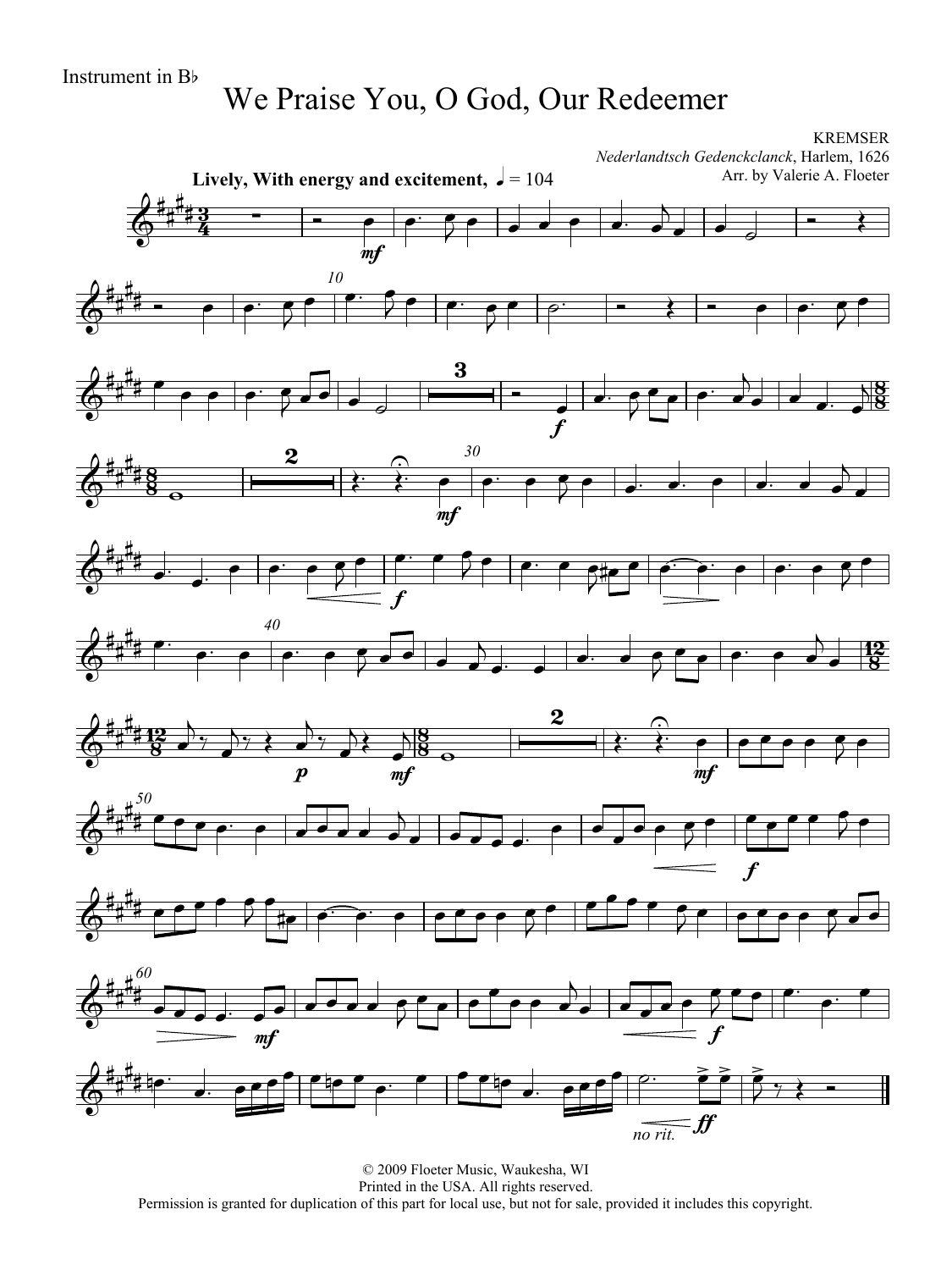# Draw Near and Take the Body of the Lord



© 2009 Floeter Music, Waukesha, WI Printed in the USA. All rights reserved. Permission is granted for duplication of this part for local use, but not for sale, provided it includes this copyright.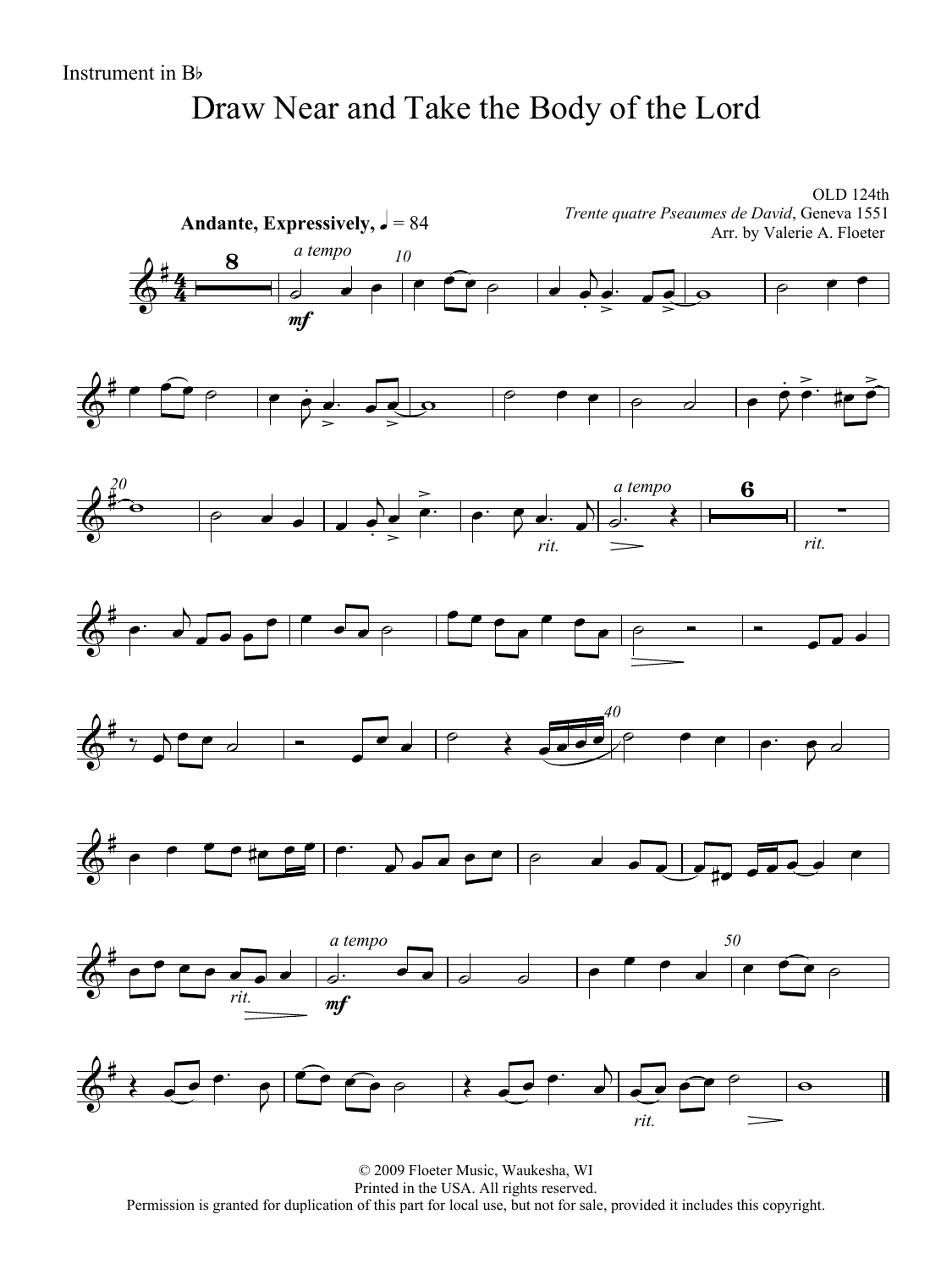#### O Little Town of Bethlehem

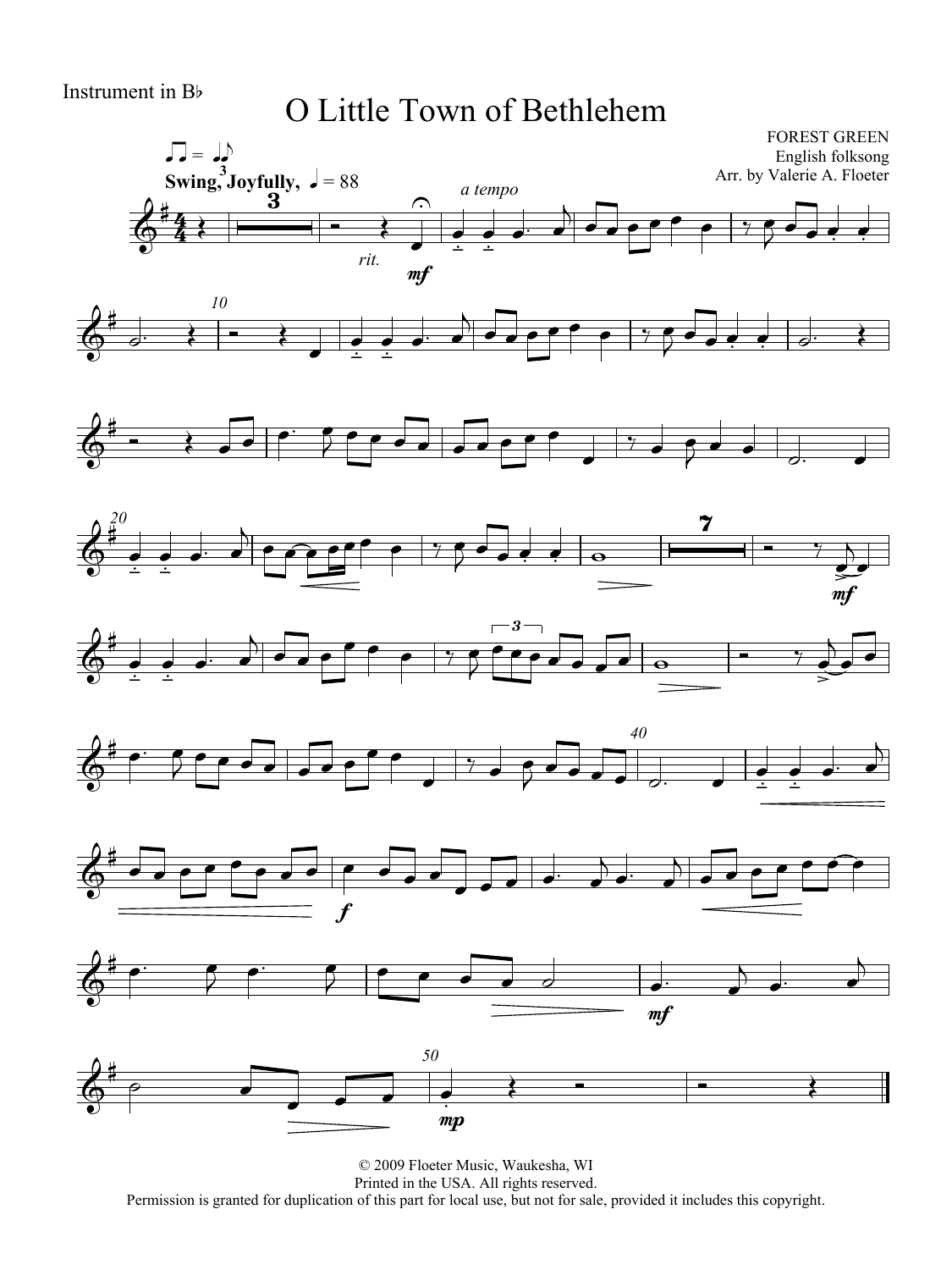#### What Child Is This?













© 2009 Floeter Music, Waukesha, WI Printed in the USA. All rights reserved. Permission is granted for duplication of this part for local use, but not for sale, provided it includes this copyright.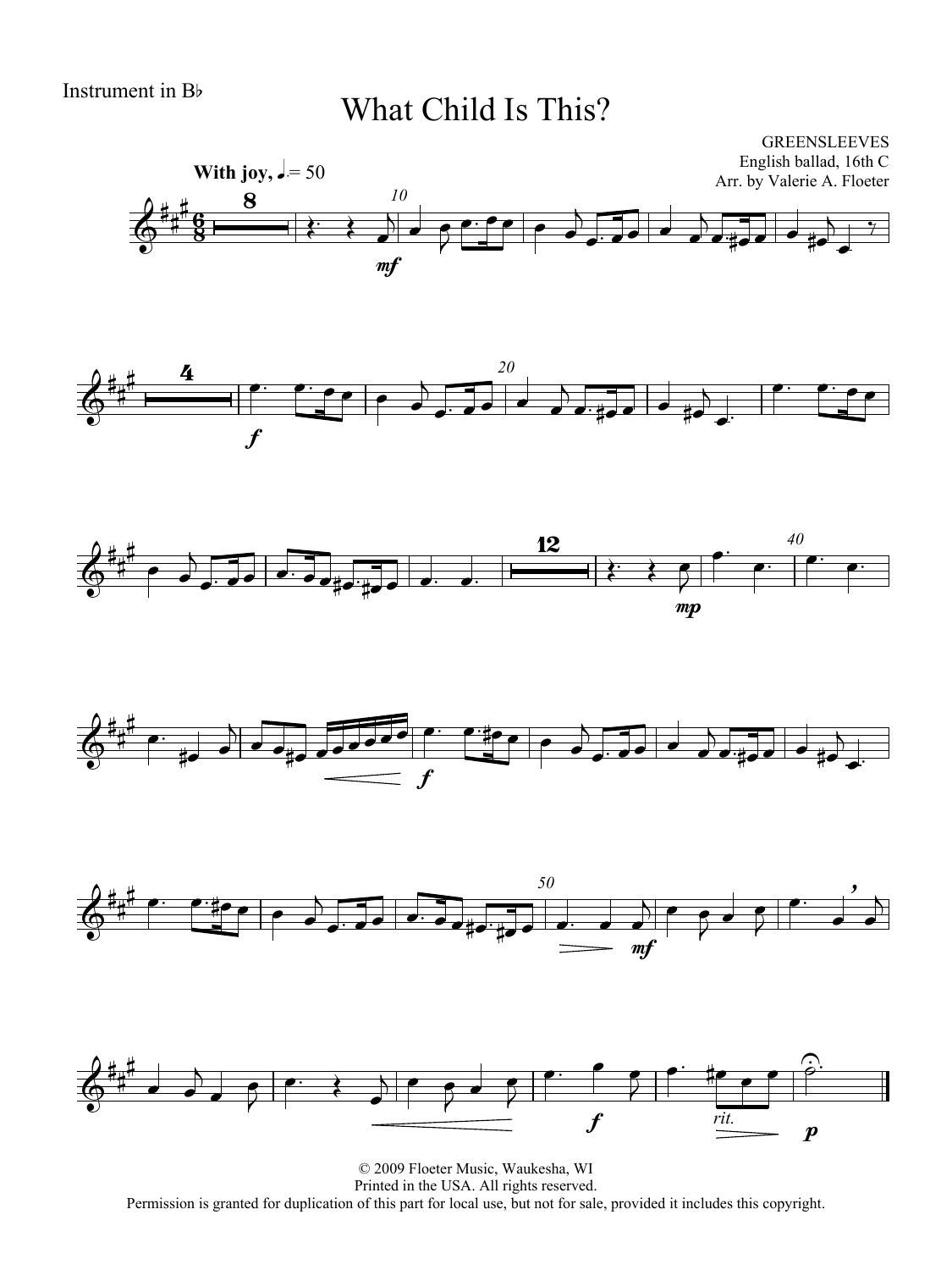# If You But Trust in God to Guide You



© 2009 Floeter Music, Waukesha, WI Printed in the USA. All rights reserved. Permission is granted for duplication of this part for local use, but not for sale, provided it includes this copyright.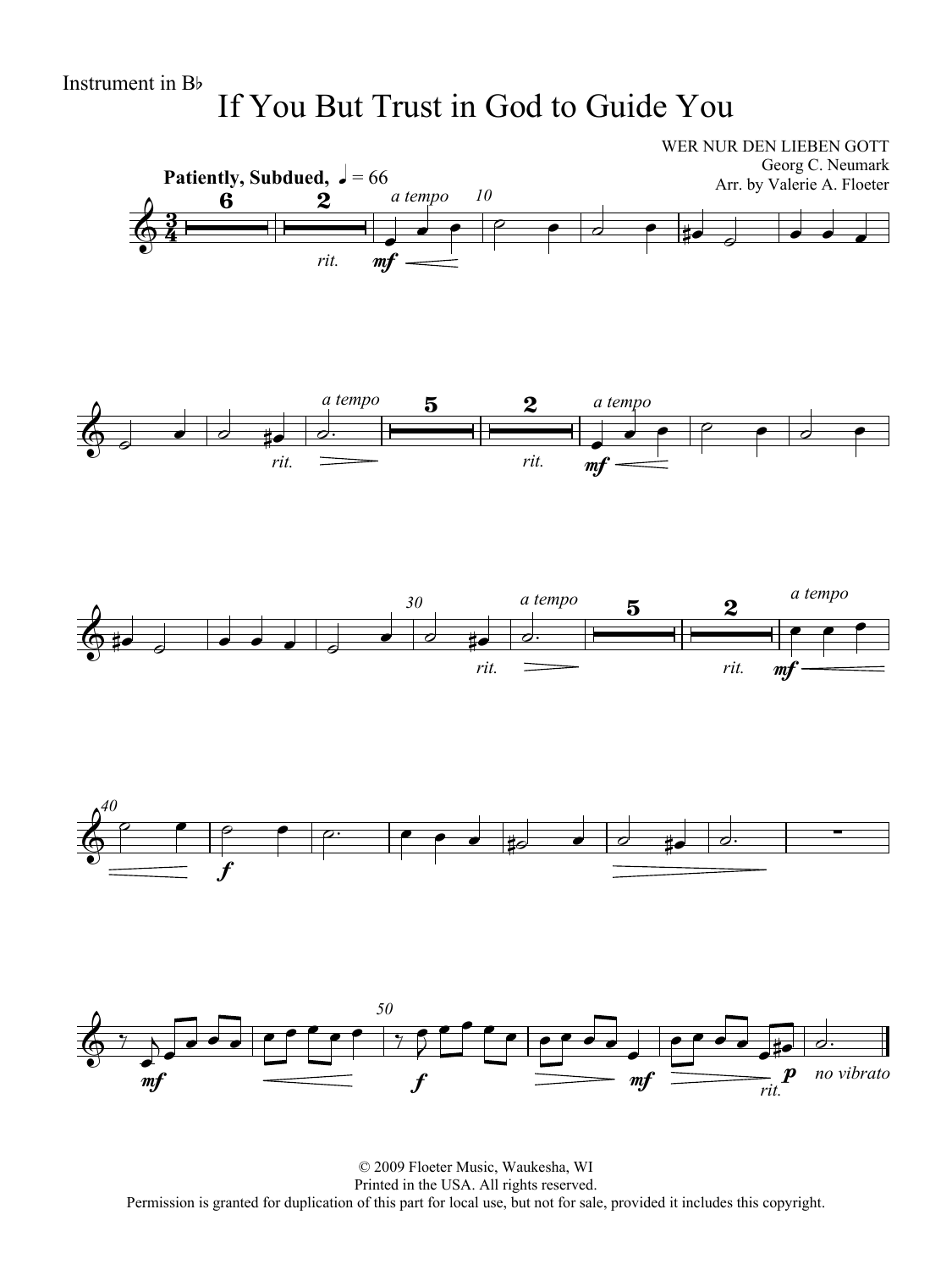#### Judge Eternal, Throned in Splendor



© 2009 Floeter Music, Waukesha, WI Printed in the USA. All rights reserved. Permission is granted for duplication of this part for local use, but not for sale, provided it includes this copyright.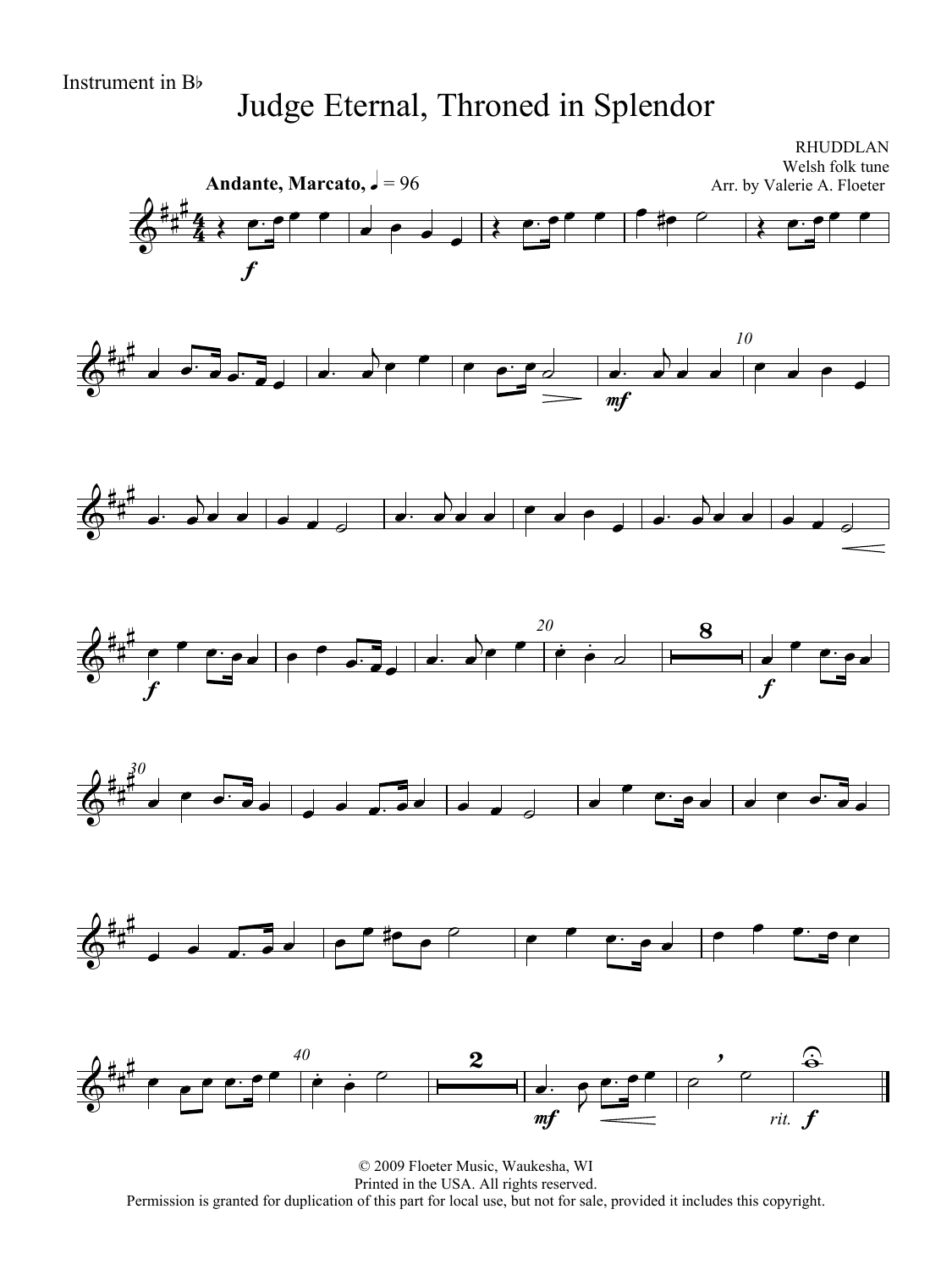# Immortal, Invisible, God Only Wise

ST. DENIO Welsh folk tune Arr. by Valerie A. Floeter



© 2009 Floeter Music, Waukesha, WI Printed in the USA. All rights reserved. Permission is granted for duplication of this part for local use, but not for sale, provided it includes this copyright.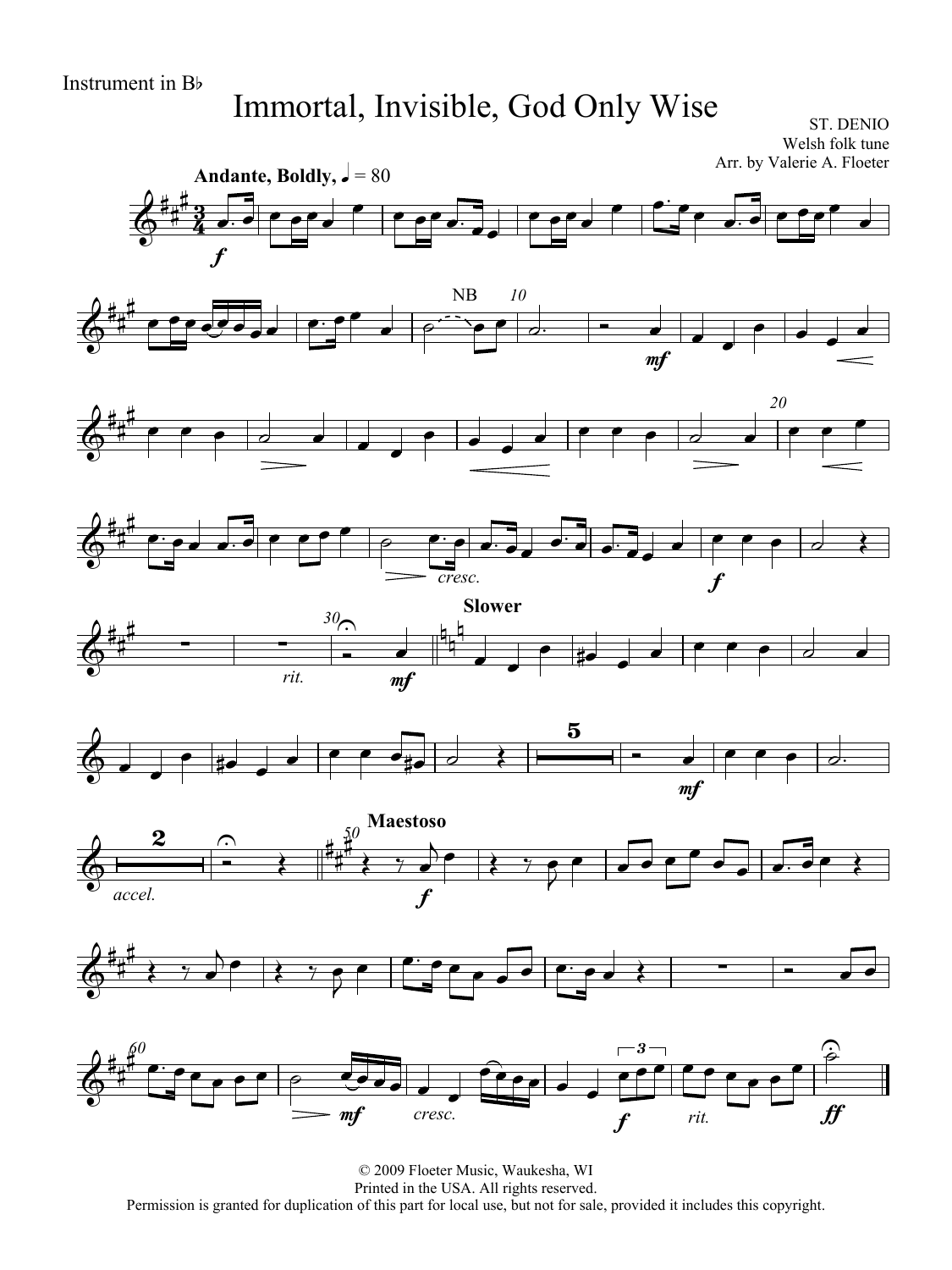I Bind Unto Myself Today

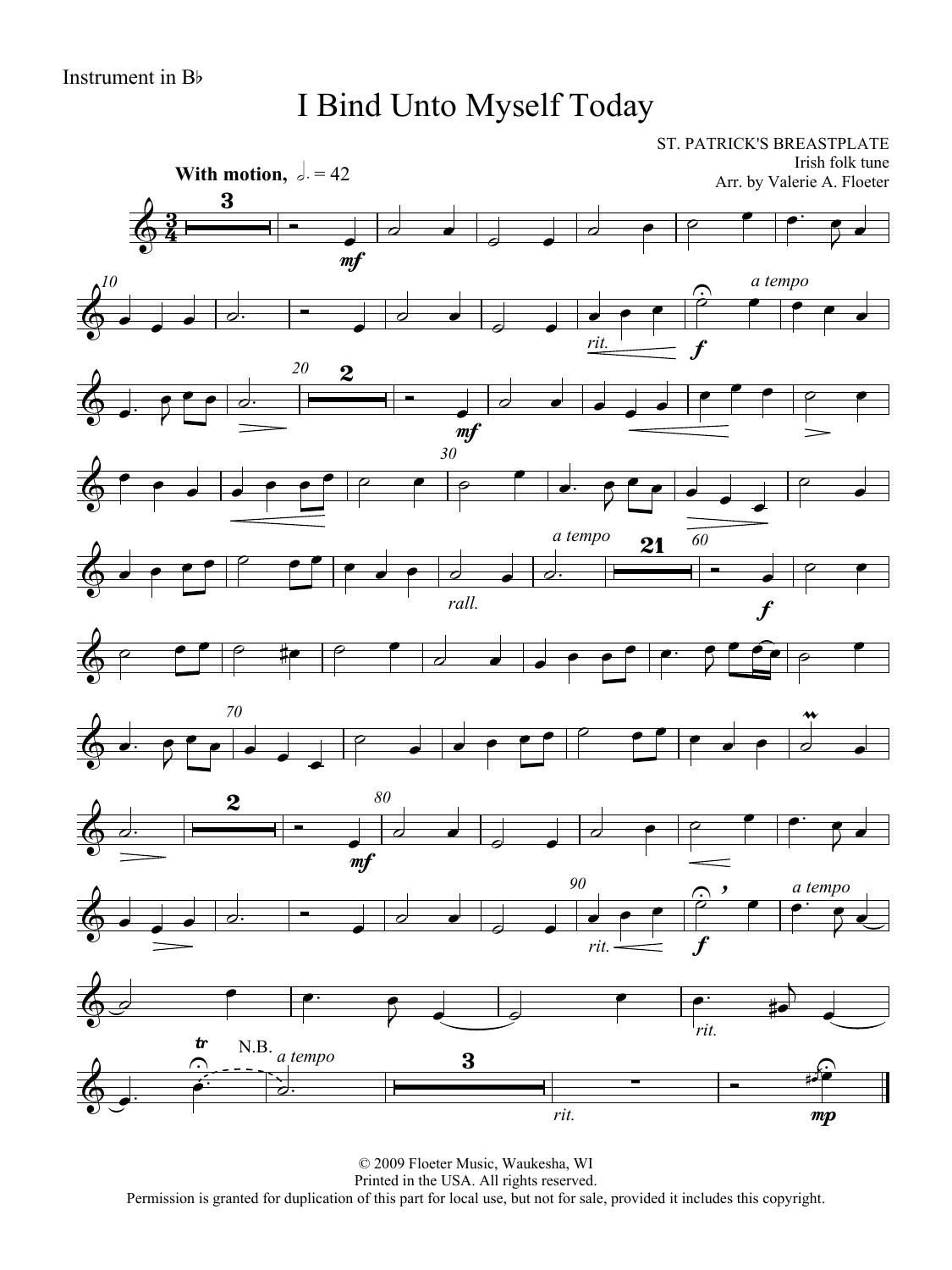#### Jerusalem the Golden